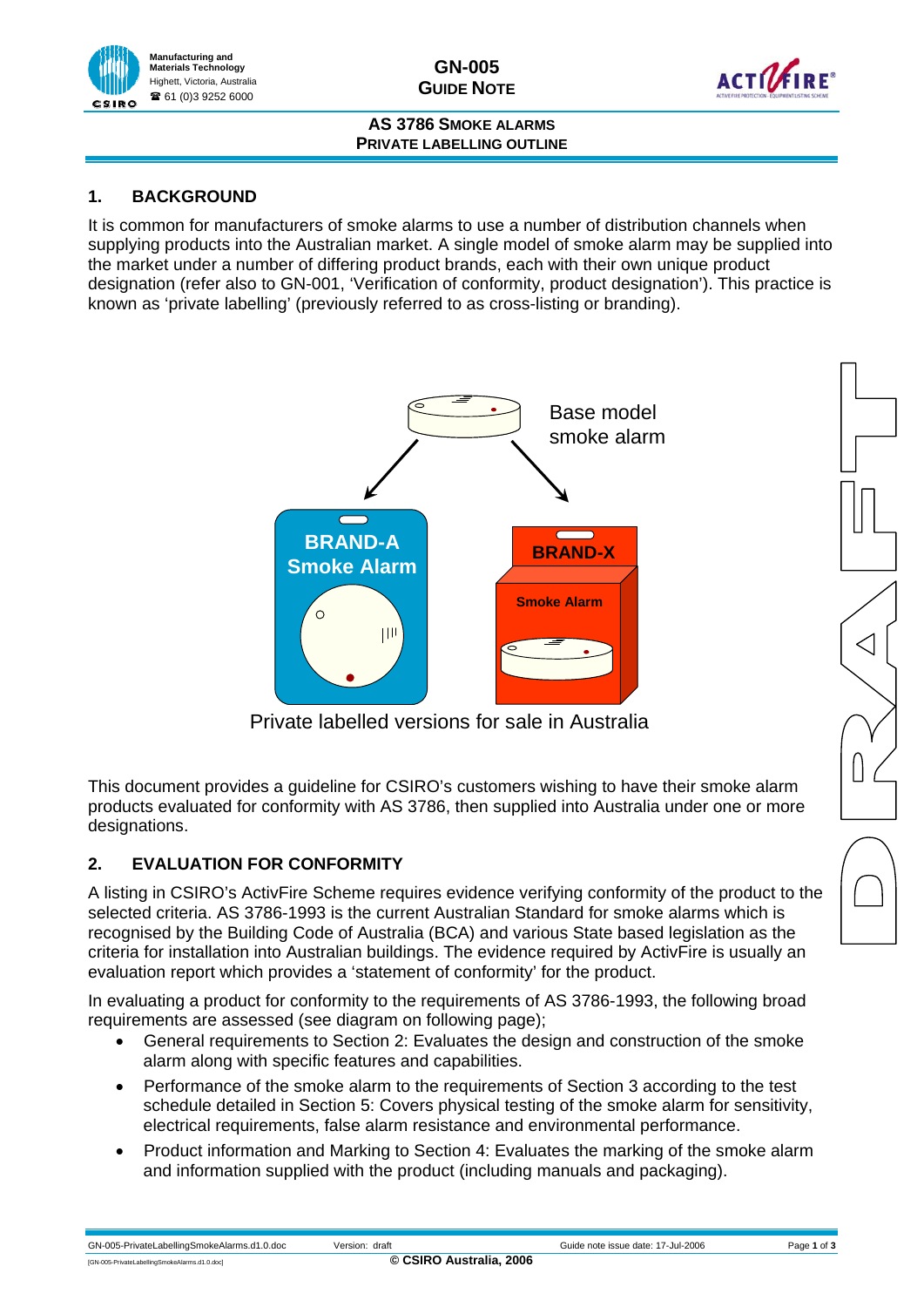### **GN-005 GN-005**

#### **AS 3786 SMOKE ALARMS PRIVATE LABELLING OUTLINE**

### **3. TWO STAGE EVALUATION**

For products which are to be supplied into Australia under a number of different designations, the evaluation for conformity is typically done in a number of stages (see following diagram)



Typically, a product manufacturer will submit a *root product* for evaluation to the requirements of Sections 2 and 3 of the standard. At this point, the alarm is not compliant with AS 3786, but has been evaluated against part of the Standard.

The *root product* can then be submitted as it will be supplied into Australian market (with the appropriate packaging, etc.) as a *derivative product*. The *derivative product* is then evaluated to the requirements of Section 4 of the Standard, with reference to the original testing of the *root product*. The two reports provide relevant evidence of conformity for listing under CSIRO's ActivFire scheme.

For additional *private labelling* with further product brands, the manufacture need only submit other *derivative products* for evaluation to Section 4 of the Standard.

### **4. ROOT PRODUCT MANAGAMENT**

The evaluation procedure above refers to the *root product* and *derivative product*.

| root product - | The basic physical smoke alarm product subjected to the assessments   |
|----------------|-----------------------------------------------------------------------|
|                | and physical tests required by AS 3786, and detailed in test reports. |

*derivative product* - Products which rely on the physical testing carried out on a *root product* as evidence of their conformity. The *derivative product* may be identical to the *root product* (such as in private labelling situations) or a design variant of the *root product*.

When considering design and product changes, manufacturers must be aware of the relationships between their *root products and derivative products*. Any change and re-assessment should be carried out on the *root product*, and then applied to the *derivative product* through documentation.